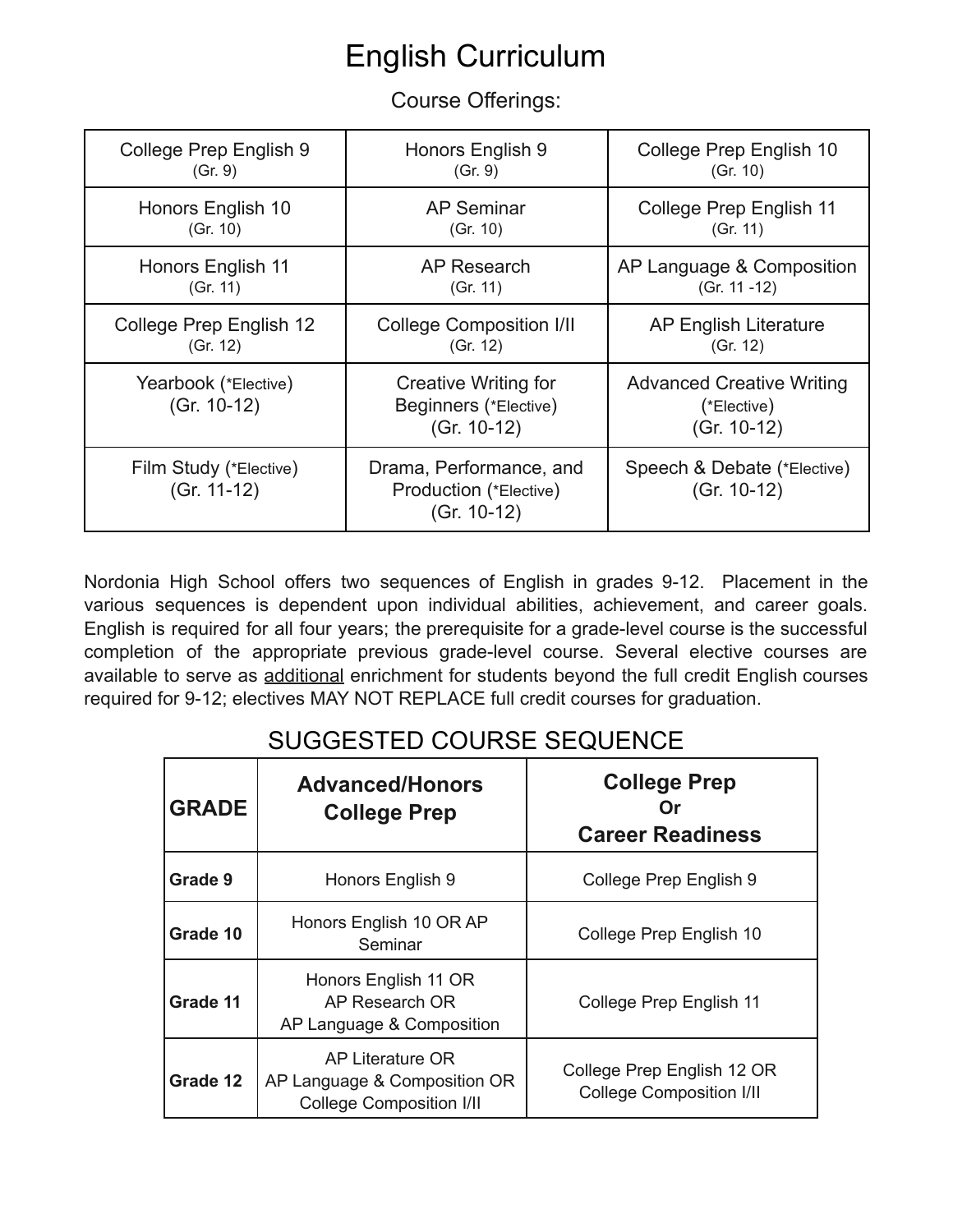# College Prep English 9

**Course Number: 1520 Credit: 1 Length: year Prerequisite: Teacher recommendation Grade: 9**

Within this course, students will be offered a variety of experiences in both reading and writing. Students will participate in guided and independent reading as they learn to implement a variety of thinking skills such as analysis, synthesis, and inference. Students will utilize informational and literary text in order to improve upon these analytical skills. This course is designed to stimulate literacy skills as students explore life experiences reflected in literary and informational text. Students will focus on the traits of writing as a foundational skill. Attention will be given to the end of course exam preparation. Summer reading is required. Purchase of paperbacks may also be required.

#### Honors English 9

**Course Number: 1530 Credit: 1 Length: year**

**Prerequisite: Teacher recommendation; "B" average or better in previous English course. Grade: 9**

This course is a challenging class for talented and highly motivated ninth graders. Strong class participation is expected. Students will be offered a variety of experiences in both reading and writing. Students will participate in guided and independent reading as they learn to implement a variety of thinking skills such as analysis, synthesis, and inference. Students will utilize informational and literary text in order to improve upon these analytical skills. This course is designed to stimulate literacy skills as students explore life experiences reflected in literary and informational text. Students will implement the traits of writing along with their cognitive skills to improve upon their literacy skills. Students will balance the use of technological skills with their literacy skills. Summer reading, independent reading, and the purchase of paperbacks will be required.

# College Prep English 10

**Course Number: 1620 Credit: 1 Length: year Prerequisite: Teacher recommendation Grade: 10**

This course is designed to help students learn to express themselves with confidence and effectiveness in both oral and written communication. It is a reading and writing intensive course where students read a variety of informational and literary text. Students will examine writers, their craft, and the historical and cultural context of works. Interpretive and analytical skills are developed through reading of complex text, studying of mentor text and the application of writing traits to a variety of responses. Attention will be given to end of course exam preparation and to ACT/SAT preparation. Purchase of paperbacks may be required. Summer reading is required.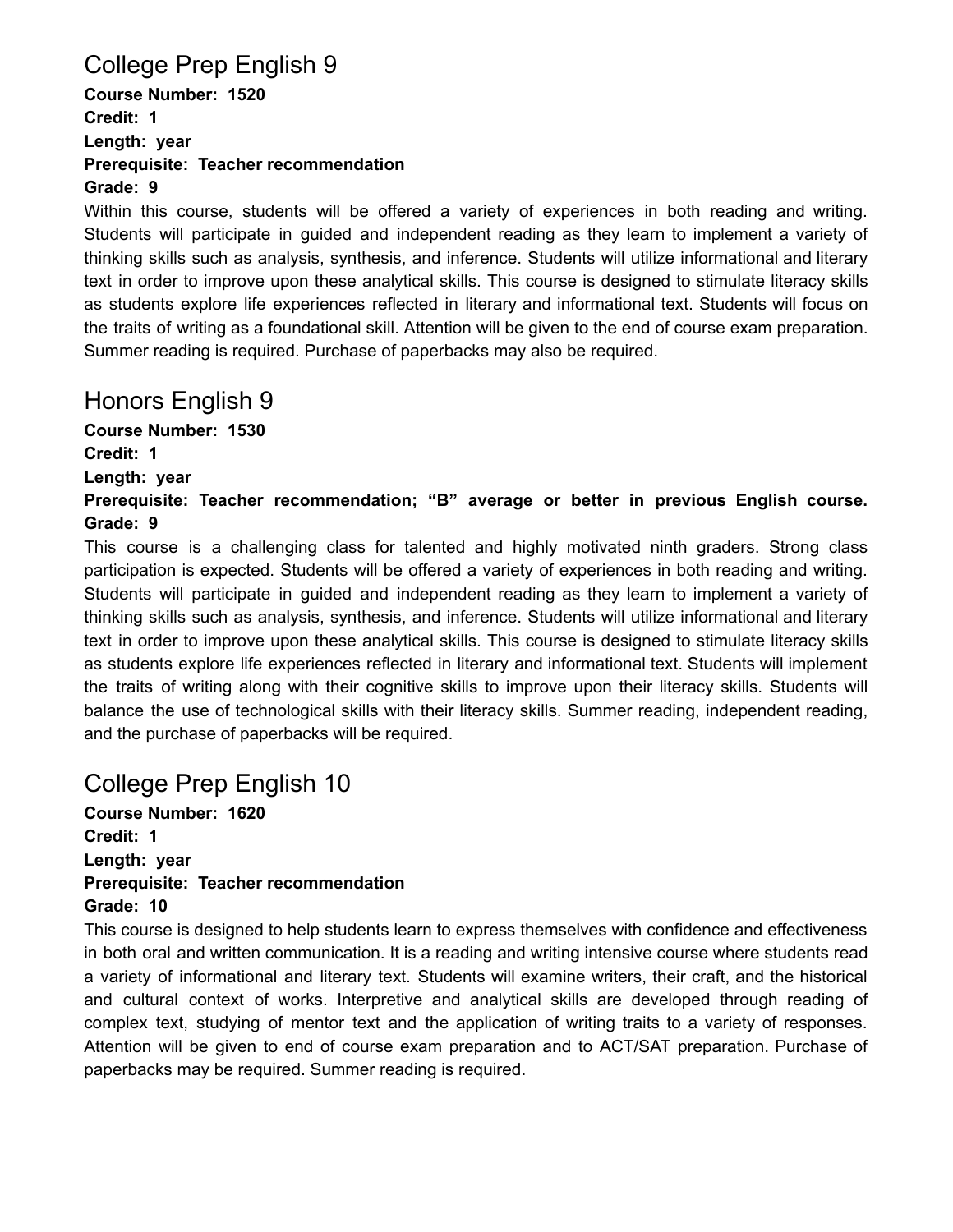# Honors English 10

**Course Number: 1630 Credit: 1 Length: year**

**Prerequisite: Teacher recommendation; "B" average or better in previous English course. Grade: 10**

This is a reading and writing intensive course for talented and highly motivated tenth graders. Students read a variety of informational and literary text, examine writers and their craft, and the historical and cultural context of the works. Interpretive and analytical skills are developed through reading complex text, studying of mentor text, and application of writing traits to a variety of responses. Attention will be given to end of course exam preparation and ACT/SAT preparation. Purchase of paperbacks may be required. Summer and independent reading is required.

### AP Seminar

**Course Number: 1402; Capstone 1 (See note below course titled "AP Research")**

**Credit: 1 English Credit**

**Length: year**

**Prerequisites: None, but strong performance in Honors English 9 is recommended.**

#### **Grade: 10**

Students enrolled in AP Seminar will think critically and creatively, research, explore, pose solutions, develop arguments, collaborate, and communicate using various media. Students will read a variety of texts, including but not limited to articles, foundational and philosophical texts, artistic and literary works, and speeches. Students will explore complex, real-world issues through a cross-curricular lens and consider multiple points of view to develop deep understanding. The College Board assessment requirements include two through-course performance tasks and an end of-year written exam.

# College Prep English 11

**Course Number: 1720 Credit: 1 Length: year Prerequisite: Teacher recommendation Grade: 11**

This course is a study of the cultural patterns and ideas recorded in various genres of literature and informational text. The course examines writers, their works, and the historical and cultural aspects of the works. Writing opportunities include textual criticism of style, content, and genre; analysis of historical and literary trends in society; independent research and writing. Students will develop both oral and written arguments. Attention will be given to ACT/SAT test preparation. Paperbacks will be required for purchase. Summer reading is required.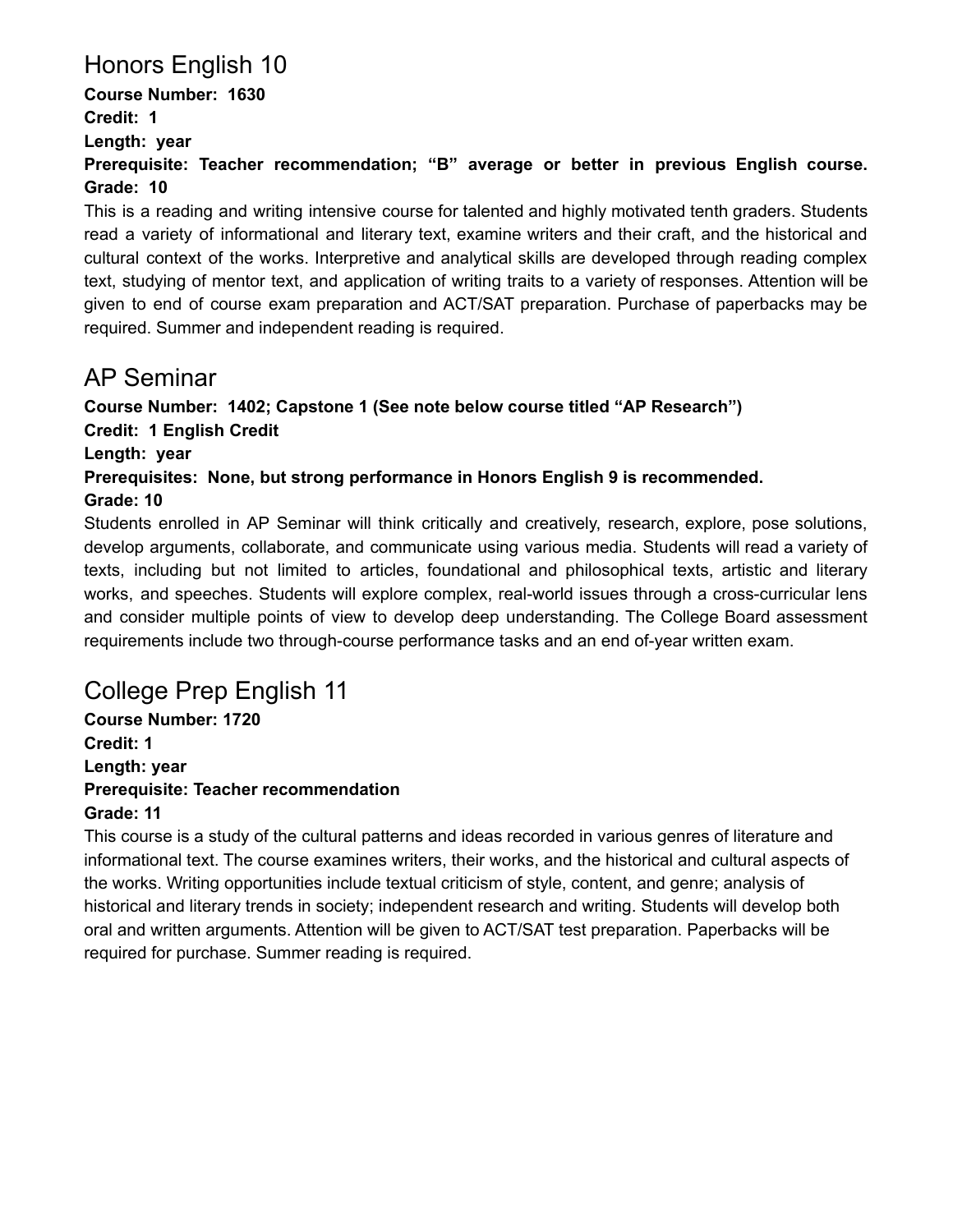# Honors English 11

**Course Number: 1730 Credit: 1 Length: year**

**Prerequisite: Teacher recommendation; "B" average or better in previous English 10 College Preparatory or English 10 Honors**

#### **Grade: 11**

This course is an advanced course for the academic student who has indicated a strong interest in challenging coursework leading to AP Literature or AP Language. The course is designed to provide a solid background in Literature and opportunities to express individual thought in critical essay and in research-based essays supported with textual evidence. Students read a variety of British Literature, examine writers and their craft, and historical and cultural context of work. Students will become skilled at analyzing both literature and informational text. Interpretive and evaluative skills are developed in specific writing assignments related to reading selections. Attention will be given to ACT/SAT test preparation. Paperbacks will be purchased. Independent and summer reading is required.

#### AP Research

**Course Number: 1403; Capstone 2 Credit: 1 English Credit Length: year Prerequisites: Satisfactory completion of AP Seminar Grade: 11**

Students enrolled in AP Research will design, plan, and conduct a year-long research-based investigation on a topic of individual interest which requires them to demonstrate the ability to apply scholarly understanding of real-world problems and issues. The College Board assessment requirements include a final academic thesis paper and the public presentation, performance, or exhibition and oral defense of the research presentation.

#### **The AP Capstone Program/Diploma Incentive:**

Students who satisfactorily complete BOTH **AP Seminar (grade 10) and AP Research (grade 11)** with a final College Board assessment score of 3 or above in each AND who also satisfactorily complete an additional 4 or more AP courses with a final College Board assessment score of 3 or above in each will earn the AP Capstone Diploma.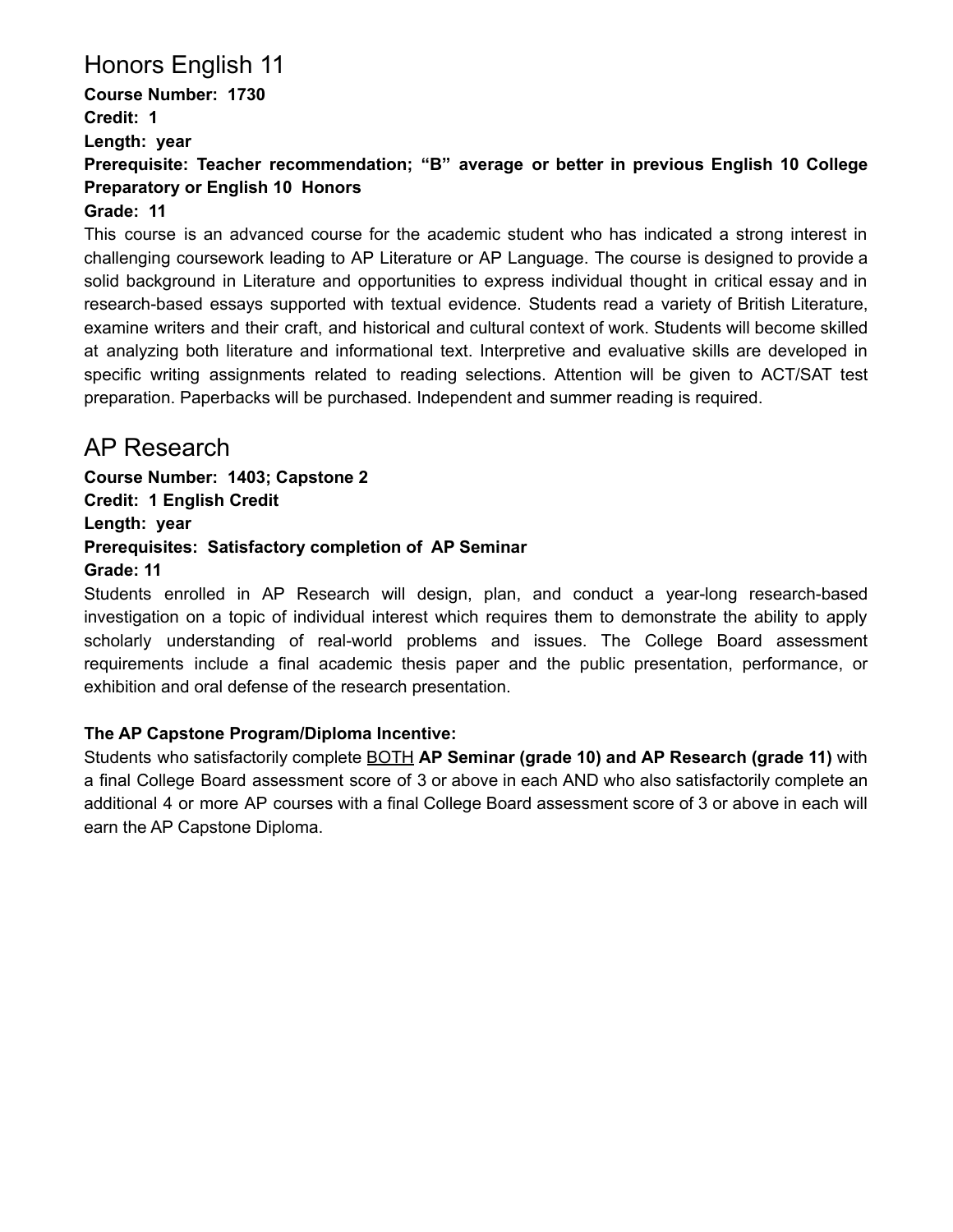### AP Language & Composition

**Course Number: 1401 Credit: 1 Length: year Prerequisite: Teacher recommendation; Successful completion of Honors English 10 or A/B in College Prep English 11 Grade: 11 or 12**

In this course students will become more sophisticated readers of prose in various rhetorical contexts by employing skilled reading techniques. Furthermore, students will learn to develop writing that is complex and demonstrates an array of genres and accomplishes many purposes. Mutually working together, these reading and writing skills will enable students to be attentive to the large and subtle nuances in writer's purpose, subject, and audience expectations. In addition, students will analyze how genre conventions and the resources of the language contribute to a writer's power and influence. *\*Students will be required to take the AP English Language and Composition test in the spring. College credit may be earned.*

### College Prep English 12

**Course Number: 1410 Credit: 1 Length: year Prerequisite: Teacher recommendation Grade: 12**

This course combines the study of selected masters of literary and informational text with the emphasis on the study of effective written communication and craft of writing. The course is designed to provide a solid background in informational and literary text and to provide opportunities to express individual ideas in critical theory and research. This course examines writers, their works, historical and cultural backgrounds, etymology of language, and the use of literary devices. Students will perform a variety of complex reading tasks. Students will become skilled at analyzing both informational and literary text. The emphasis is upon in-depth analysis, critical essays and research-based writing assignments demonstrating evidence-based responses. Students will develop both oral and written expression and argument. Attention will be given to the college essay and application process. Paperbacks may be purchased. Independent and summer reading will be required.

# AP Literature & Composition

**Course Number: 1400 Credit: 1 Length: year Prerequisite: Teacher recommendation; successful completion of English 11 Honors Grade: 12**

English 12 Advanced Placement Literature and Composition is the final course for the highly motivated college-bound student in the Honors English/Advanced Placement English program. Students will perform a variety of complex reading tasks. Students engage in the careful analysis and interpretation of works of recognized literary merit. Advanced writing exercises are a significant component of the course, and all students complete documented research-based writing projects with supporting textual evidence. Paperbacks and workbooks will be purchased. Independent and summer reading is required. Assignments and assessments will be posted on the district website. \**Students are required to take the AP English Literature and Composition test in the spring. College credit may be earned.*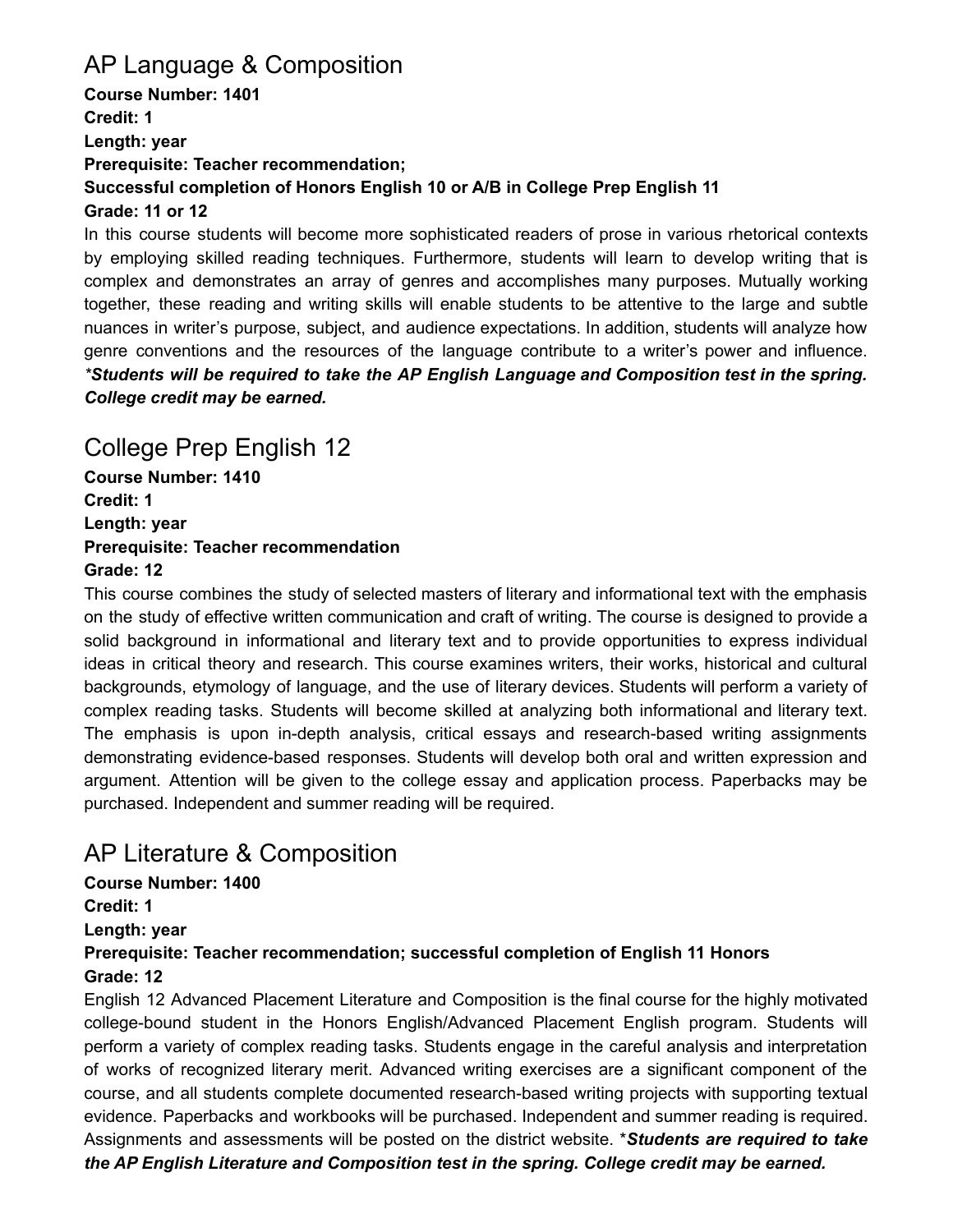# English Composition I

**Course Number: 1405 Credit: 1 Length: semester**

**Prerequisites: Students meet the admission criteria and be accepted as a College Credit Plus student at Kent State College. Students must also meet the criteria set forth by Kent State College to take English 1405.**

#### **Grade: 12 (recommended criteria)**

This course emphasizes writing based on reading response with review of essay development, grammar, and punctuation. Emphasis is on the process of drafting, revising, and editing to achieve clarity. A research project requires APA or MLA documentation.

3.00 Credit hours (College Credit through Kent State College)

**Note: Students must follow the guidelines for applying to Kent State as a College Credit Plus applicant. This course follows the rules and regulations of the State of Ohio College Credit Plus Program.**

### English Composition II

**Course Number: 1406 Credit: 1**

**Length: semester**

#### **Prerequisites: Kent State requirements for placement in English 1406**

#### **Grade: 12 (recommended criteria)**

This course will build on the skills and knowledge obtained in College Composition including research and inquiry. Students will develop an understanding of rhetoric, argument, and language as they explore and write about complex topics in formal papers.

3.00 Credit hours (College Credit through Kent State College)

**Note: Students must follow the guidelines for applying to Kent State as a College Credit Plus applicant. This course follows the rules and regulations of the State of Ohio College Credit Plus Program.**

#### Speech & Debate (Elective)

**Course Number: 1461 Credit: .5 Length: semester Grades: 10 – 12**

Do you have strong opinions that you like to voice? Have you considered a profession as a lawyer or a politician? Maybe a news reporter? This class is designed to teach students about effective communication through a hands-on approach. If public speaking has made you nervous in the past, this will help you in overcoming that fear. The class helps to foster critical thinking skills and audience engagement. Learn how to make people listen to you.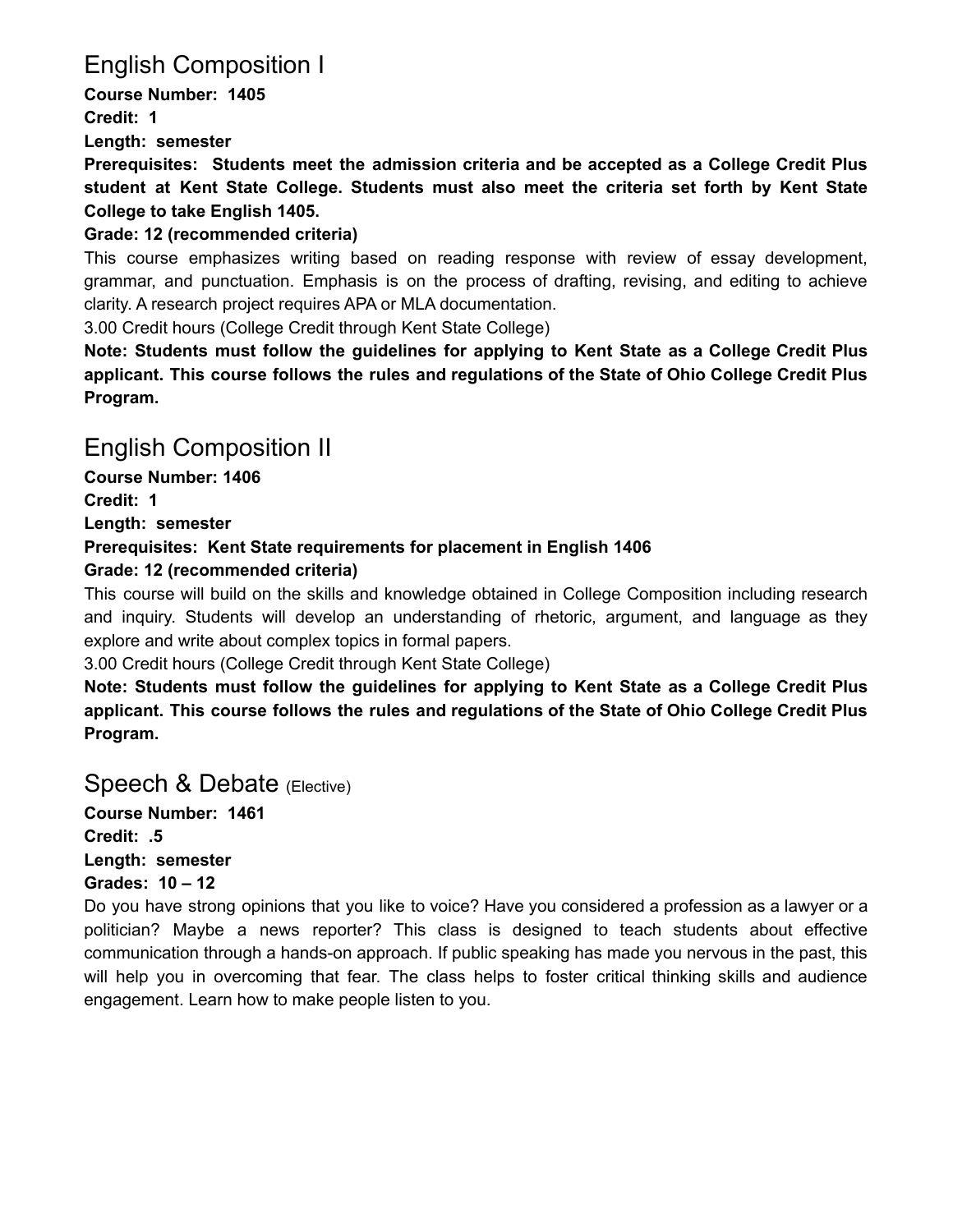### Drama, Performance, and Production (Elective)

**Course Number: 1321 Credit: .5 Length: semester Grades: 10 – 12**

Were you born for the stage, or would you prefer to work behind the scenes? Are you curious about how plays are produced? Have you ever wondered what it might take to pursue a career in theater: writing, directing, producing, stage managing, set design, costuming/make-up? In this class, you'll learn not only about the plays themselves, but also how to take them from the script to the stage. This is a place where drama is okay...as long as you know what "end scene" means. *\*This course is not approved for the NCAA Eligibility Center.*

Creative Writing for Beginners (Elective)

**Course Number: 1471 Credit: .5 Length: semester Grades: 10 – 12**

Do you get tired of writing academically all the time? Are you tired of being told what to write about? Express yourself through writing creatively: poetry, short stories, scripts, fan-fiction, graphic novels, children's books...the list goes on! Student interest will determine which creative writing genres are explored. This is the place to get your feet wet and find your muse. This is a prerequisite for Advanced Creative Writing.

#### Advanced Creative Writing (Elective)

**Course Number: 1472 Credit: .5 Length: semester Prerequisite: Creative Writing for Beginners Grades: 10 – 12**

Have you considered being an author? Have you ever pondered what jobs are available for professional writers? Did you enjoy Creative Writing for Beginners? In this class, you will examine a variety of writing genres, focusing on notable authors and learning from the pros how to improve your craft. This is an immersive class where you will explore the writing process from start to finish, including editing and publishing. This class involves a student-created independent writing project, based solely on your personal interests! Successful completion of Creative Writing for Beginners and teacher recommendation are required.

Film Study (Elective)

**Course Number: 1311 Credit: .5 Length: semester Grades: 11 – 12**

Why not spend 45 minutes of your day watching a movie? In this junior/senior semester course, you will be introduced to a variety of film genres and cinematic techniques. You will form an understanding of the language and sound of film, camera work, lighting, cinematography, editing, and specific characteristics that distinguish film from other literary forms. Get ready to change the way you watch movies and develop your critical eye through one of our favorite mediums: Movies! *\*This course is not approved for the NCAA Eligibility Center.*